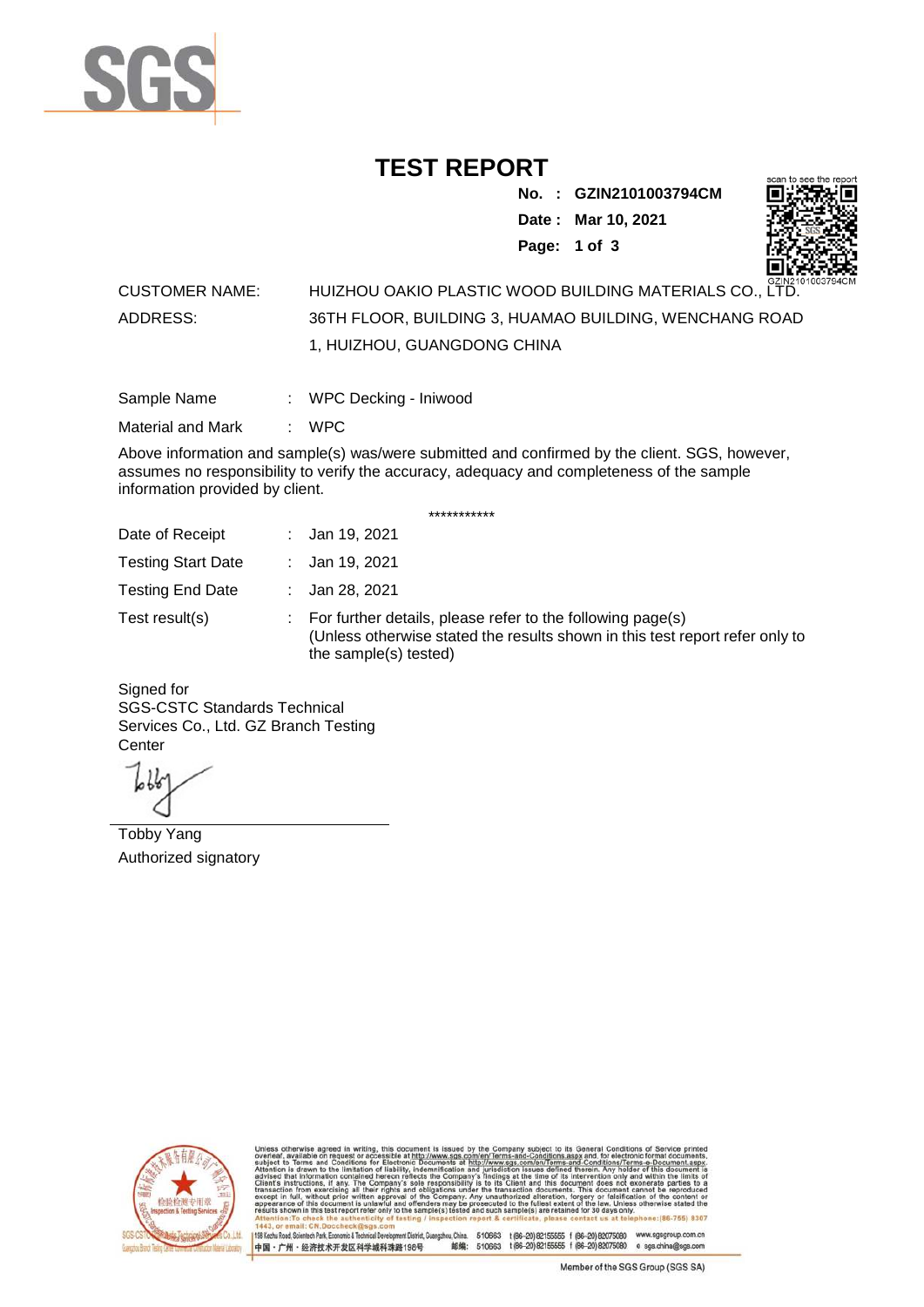

## **TEST REPORT**

**No. : GZIN2101003794CM Date : Mar 10, 2021 Page: 2 of 3** 

Summary of Results:

| No.                          | Test Item.              | <b>Test Method</b>      | Result                      |     | Conclusion |
|------------------------------|-------------------------|-------------------------|-----------------------------|-----|------------|
| Resistance to<br>Indentation | EN 15534-1:2014+A1:2017 | <b>Brinell hardness</b> | 90MPa                       |     |            |
|                              |                         | Section 7.5             | Rate of elastic<br>recovery | 78% | Pass       |

Note: Pass : Meet the requirements;

Fail : Does not meet the requirements;

/ : Not Apply to the judgment.

Original Sample Photo:





Conditions/Terms-e-Do<br>rein. Anv.holder.of.thi nentDistrict,Guangzhou,China. 510663 t (86–20) 82155555 f (86–20) 82075080 www.sgsgroup.com.cn<br>格198号 邮编: 510663 t (86–20) 82155555 f (86–20) 82075080 e sgs.china@sgs.com 198 Kezhu Road, Scientech Park, Economic & Technical Develo 中国·广州·经济技术开发区科学城科珠路198号